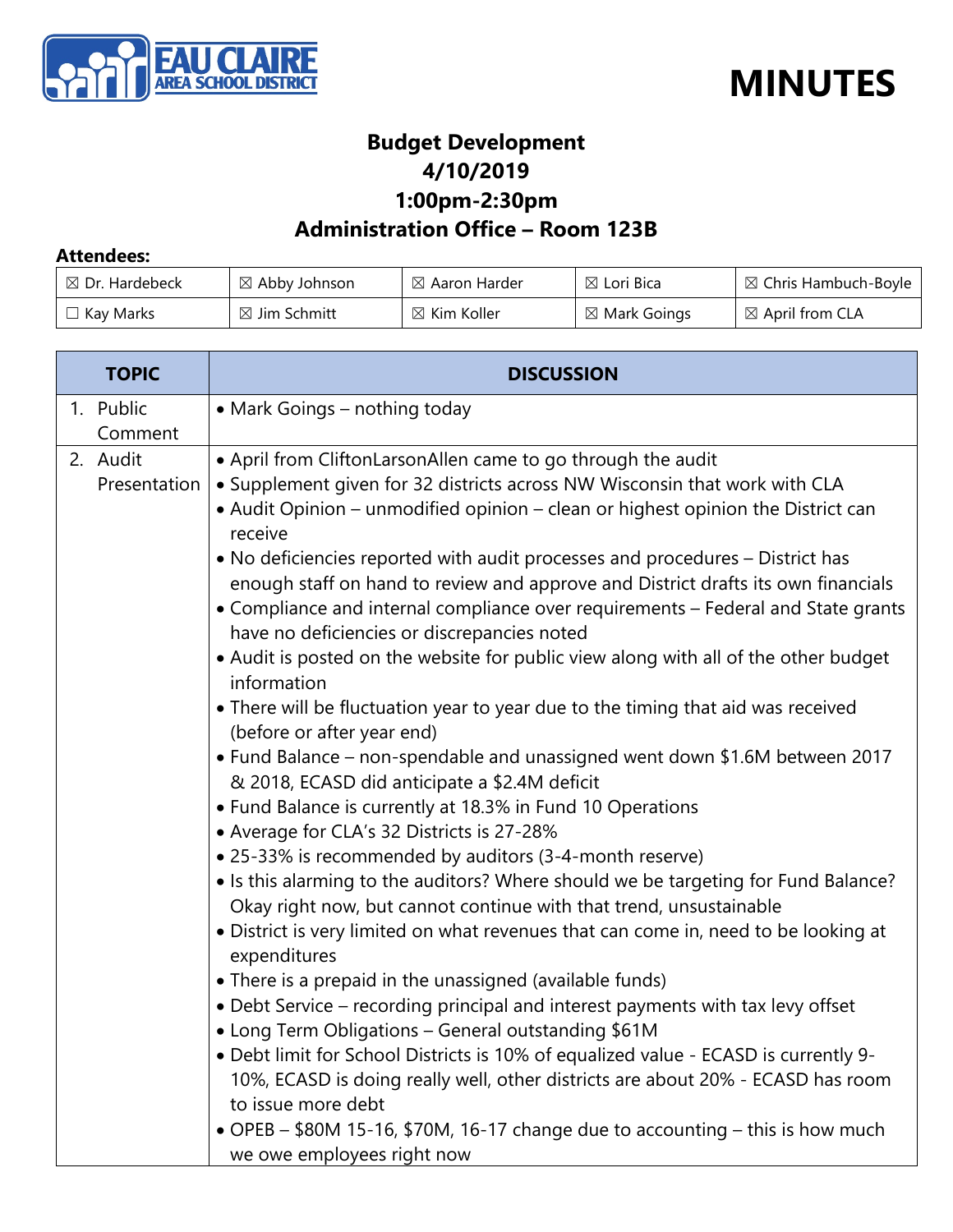## **MINUTES**

|                                                     | <b>MINUTES</b>                                                                                                                                                                                                                                                                                                                                                                                                                                                                                                                                                                                                                                                                                                                                                                                                                                                                                                                                                                                                                                                                                                                                                                                                                                                                                                                                                                                                                                                                                                                                                                                                                                                                                                                                                                                                                                                                                                                                                                                                                                                                                                    |
|-----------------------------------------------------|-------------------------------------------------------------------------------------------------------------------------------------------------------------------------------------------------------------------------------------------------------------------------------------------------------------------------------------------------------------------------------------------------------------------------------------------------------------------------------------------------------------------------------------------------------------------------------------------------------------------------------------------------------------------------------------------------------------------------------------------------------------------------------------------------------------------------------------------------------------------------------------------------------------------------------------------------------------------------------------------------------------------------------------------------------------------------------------------------------------------------------------------------------------------------------------------------------------------------------------------------------------------------------------------------------------------------------------------------------------------------------------------------------------------------------------------------------------------------------------------------------------------------------------------------------------------------------------------------------------------------------------------------------------------------------------------------------------------------------------------------------------------------------------------------------------------------------------------------------------------------------------------------------------------------------------------------------------------------------------------------------------------------------------------------------------------------------------------------------------------|
|                                                     | • Stipend - \$2M to be paid out – accounting standard changed in 2015<br>• WRS-Local Life Insurance - \$3.4M new accounting standards 2018, ECASD is<br>following the standards for all governments and funding the policy at 100%<br>• Good Results for the 2018 ECASD Audit<br>• Charges may be different by districts, but are due to high Open Enrollment<br>• Recently CLA expanded and may have access to build to show other data against<br>other bigger districts<br>. Will the Fund Balance not inhibit us for borrowing? They do look at this as part of                                                                                                                                                                                                                                                                                                                                                                                                                                                                                                                                                                                                                                                                                                                                                                                                                                                                                                                                                                                                                                                                                                                                                                                                                                                                                                                                                                                                                                                                                                                                               |
| 3. Discussion<br>on Health &<br>Dental<br>Insurance | the borrowing process, but it is a piece of lots of other things they look at<br>• Abby's Presentation<br>• RFP Process for insurance<br>• 2018-19 Board negotiated with SHP directly to finalize 5 <sup>th</sup> year of contract<br>. 2019-20 Board started the formal RFP process going forward<br>• Prevea Option A<br>HMO is ONLY using Oakleaf and HSHS<br>PPO is for Mayo and Marshfield<br>• SHP B adjustments to current plan<br>• SHP Option C no changes other than deductible, copay, coinsurance<br>• Prevea Options have about 20% of our employees<br>• Holistic noted the 80% that would need to change their providers and get the<br>buy-up – the cost shift to employees is about \$4.8M increase<br>• Pros and Cons for all options presented<br>• Clairemont Center is looking to add another provider, possibly male, talked about<br>piloting Teladoc options at the high schools<br>• Extending hours was a pretty definite no from Marshfield<br>• Marshfield Clinic employees don't want to work nights and weekends<br>• Marshfield is saying there are times available, but the times are not available when<br>our staff is available<br>• Administration has been negotiating with providers as much as they can<br>· District has polled employees to see what access issues are, will be sharing with<br>Clinic on the 25 <sup>th</sup><br>• Marshfield Clinic's mission is customer service and it seems strange that they<br>would not want to meet needs<br>• Prevea – savings to District is about \$2M but shifts about \$4.8M to staff<br>• Security Health was able to work with Mayo to provide Mayo or Marshfield<br>doctors<br>• School Board has already made \$1.7M in budget decisions for 2019-20<br>• Every time we are in a deficit, we have to go into the Fund Balance - Balance is<br>already at a place of concern<br>• Holding 19% would be great, 20% could also be a great option to shoot for<br>• What are we talking about in Millions?<br>• The Board needs to be talking about budget discussions on all big decisions, what<br>is the decision tree? |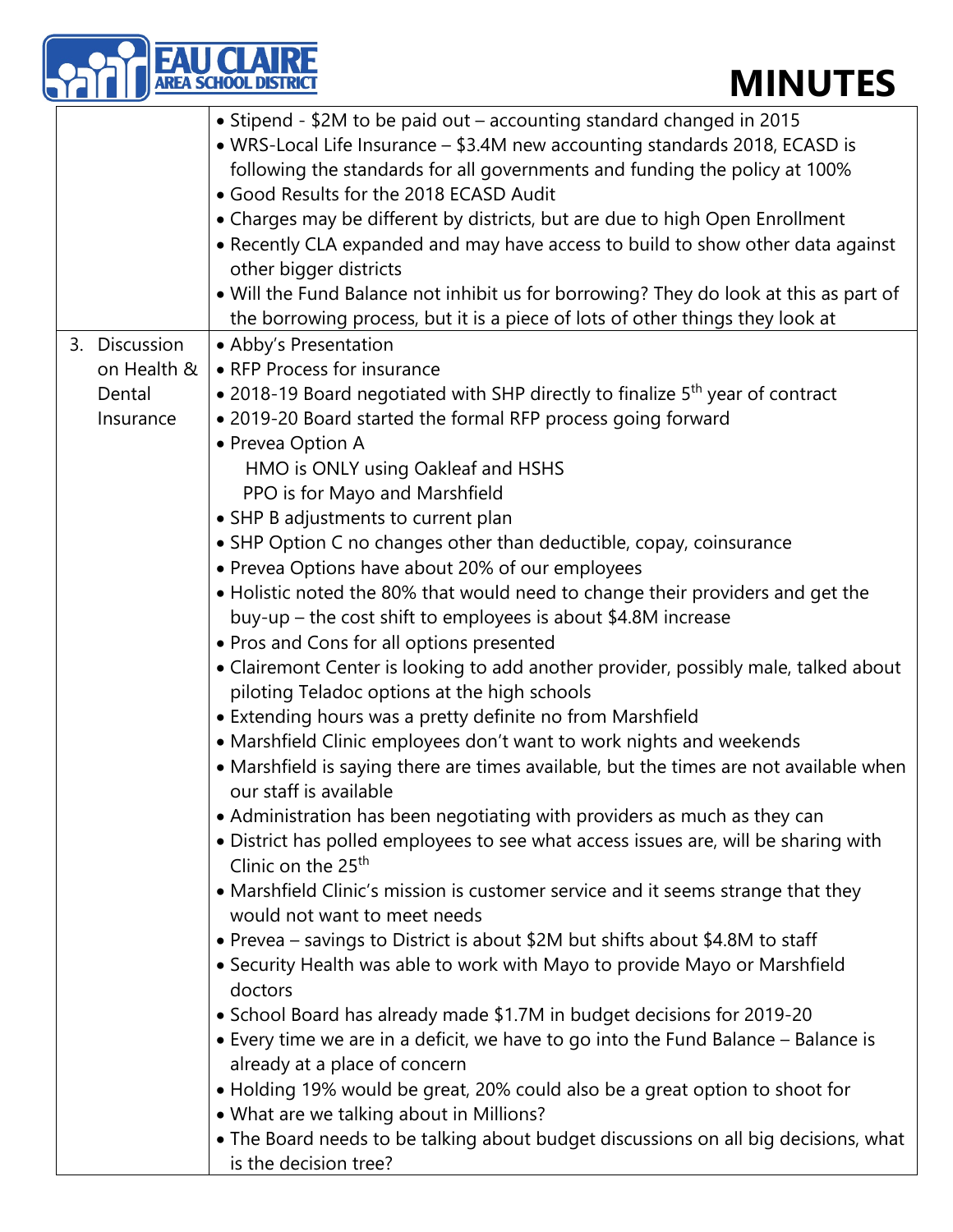## **MINUTES**

| <b>EAU CLAIRE</b><br>• Board needs to have the budget conversation each time the District wants to do<br>new things<br>• Do we need to have a policy that shows we maintain a Fund Balance of 20% or | <b>MINUTES</b> |
|------------------------------------------------------------------------------------------------------------------------------------------------------------------------------------------------------|----------------|
|                                                                                                                                                                                                      |                |
|                                                                                                                                                                                                      |                |
|                                                                                                                                                                                                      |                |
| more?                                                                                                                                                                                                |                |
| . This could help make budget decisions - policy was brought up in the past and                                                                                                                      |                |
| was rejected by the Board                                                                                                                                                                            |                |
| • Holistic would like Option B, but can BDC justify that to the community?                                                                                                                           |                |
| • Need a good answer as to what happens if the District breaks its policy                                                                                                                            |                |
| • If the Board is getting close to the number, they would need to make reductions<br>somewhere else                                                                                                  |                |
| · Special Ed funding and Fair Funding need to be fixed                                                                                                                                               |                |
| • Seems like a difficult decision to put this on the backs of employees                                                                                                                              |                |
| . CPI is something that not all districts in WI are doing                                                                                                                                            |                |
| . What else needs to be determined in the budget that can help us make this<br>decision?                                                                                                             |                |
| • Staffing seems pretty stable                                                                                                                                                                       |                |
| . There is an awareness at buildings that they need to reduce something to get                                                                                                                       |                |
| something else                                                                                                                                                                                       |                |
| • Each year it is a trade off of what is urgent and what do we have to do? Reduced<br>B&G last year this year may be T&L?!                                                                           |                |
| • Looking at the 80% will cut dollars and help meet the goal of 20% Fund Balance                                                                                                                     |                |
| . We did wait until after the Board passed the budget to post additional jobs                                                                                                                        |                |
| . We didn't restrict access to PD, but we reduced the number of people who could<br>attend the PD                                                                                                    |                |
| . Board doesn't feel deeply connected to all budget reductions from last year, most                                                                                                                  |                |
| come from the negotiations with the Departments<br>• A number from the Board is helpful, the granular detail of what is reduced is a lot                                                             |                |
| to take in                                                                                                                                                                                           |                |
| . We go to departments and tell them to reduce a %, but don't tell them what to                                                                                                                      |                |
| reduce, they get to choose what is most important                                                                                                                                                    |                |
| • Has Holistic seen the full budget impact? No, their job was to see how it would                                                                                                                    |                |
| affect the employees<br>• In the past we haven't gotten into the budget details, the group just looks at the                                                                                         |                |
| <b>RFP</b> options                                                                                                                                                                                   |                |
| • The group discussed the options within a 5% increase                                                                                                                                               |                |
| • Holistic did understand that the Prevea option is a great thing for the District, but                                                                                                              |                |
| for employees it is not as friendly                                                                                                                                                                  |                |
| . Where is the assumption that Prevea cannot handle the District's needs? They                                                                                                                       |                |
| have a legal option to uphold their bid. Holistic was thinking because they are just<br>starting their presence in Eau Claire they may not be able to handle an influx of<br>4,000 members           |                |

• This concern may need to be set aside when making the final decision